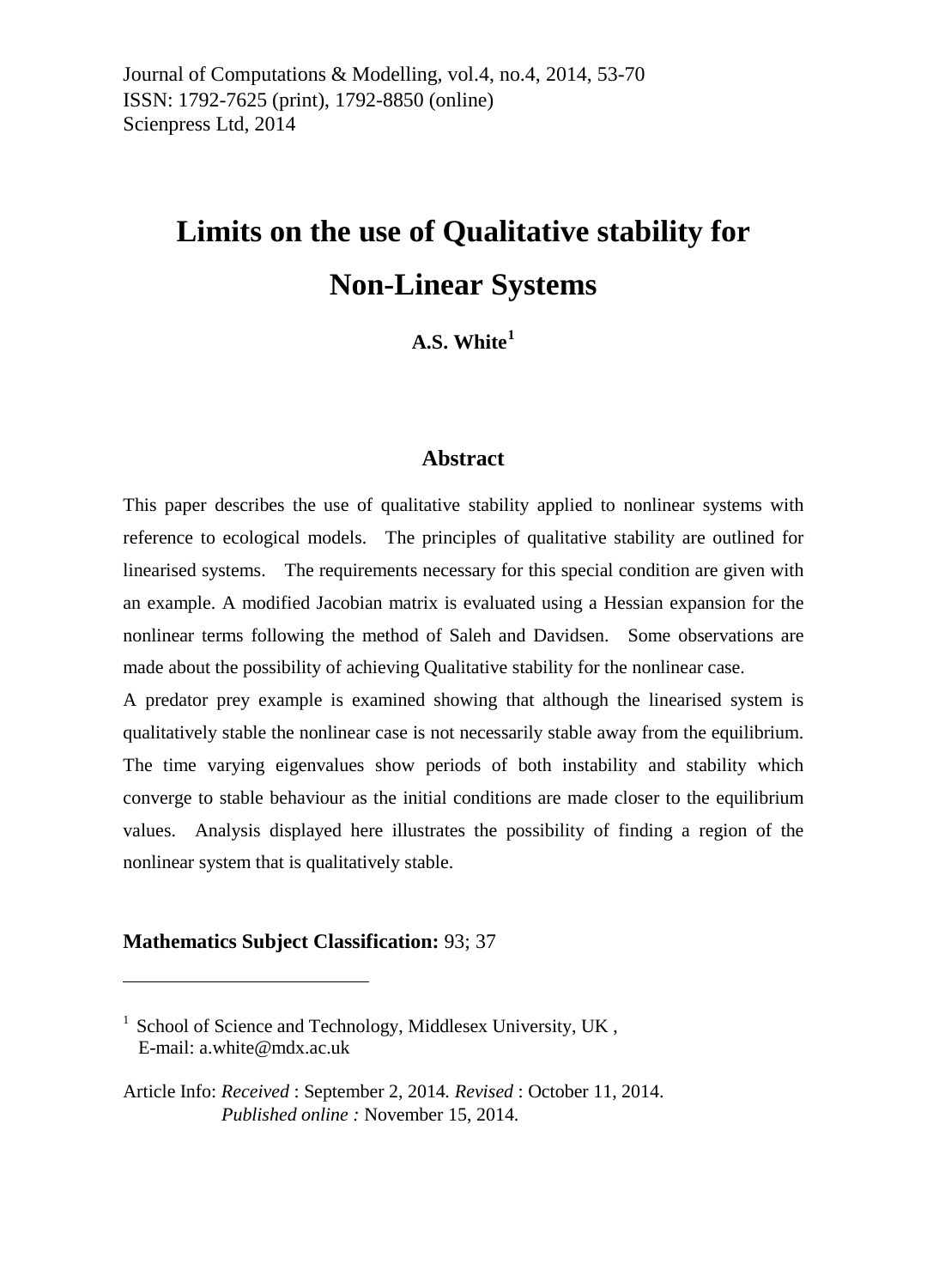**Keywords:** nonlinear systems; Qualitative stability; sign stability; predator-prey model; MATLAB

# **1 Introduction**

In engineering and science significant use is made of models to enable performance predictions of both human made and natural systems. Studies of physical and human systems are based both on experiments and analysis incorporating the decision processes used to control them. The behaviour of these systems depends on the initial conditions and system parameters. It is clear, from the study of chaos theory, that small variations in the initial conditions can make substantial differences to the overall behaviour of the systems. Thompson and Stewart [1] state that chaotic behaviour is unpredictable over long time scales because any two trajectories starting close to a chaotic attractor will separate as they progress in time. This separation rate depends on the largest Lyapunov exponent (Kapitaniak [2]) related to the system eigenvalues. If the system parameters change or are not those of the nominal value then we cannot guarantee how close the system will come to a chaotic state. Traditionally, due to lack of analytical and computer tools, linear systems were the only systems whose response could be computed. Stability of such linear systems was treated as a convenient way of assessing the behaviour of a given system due to the amount of effort required to obtain the system response. As outlined by Bennett [3], such stability criteria were developed by Routh [4], Hurwitz [5] and justified by Lyapunov's [6] first theorem which stated that "in a small neighbourhood of the origin where the origin of a perturbed system is a point of equilibrium, then a nonlinear system can be approximated by its' linearization about the origin". This principle of assessing the stability of nonlinear systems around the locality of equilibrium point using the Jacobian (Siljak [7]), (Khalil [8]) is a technique that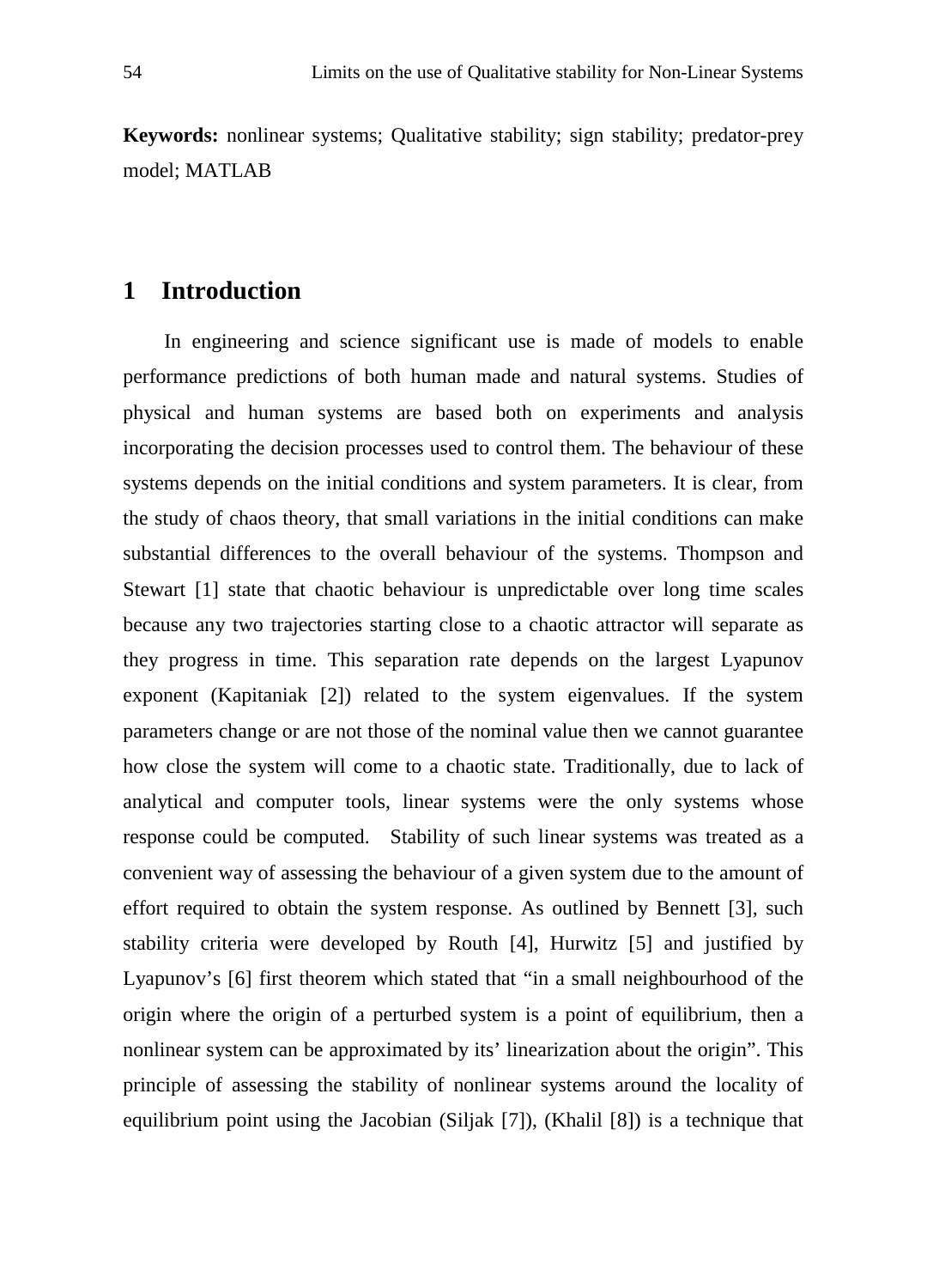has served analysis very well. An important practical reason for stability analysis is the desire of engineers to design systems that can be both predicted and controlled. However in ecological and economic systems nonlinear sets of equations cannot be "designed out". Methods were developed by May [9] and others to determine a set of criteria that could allow stability of equilibriums for a wide range of parameters. An important set of criteria have been developed for linear systems to facilitate estimations of system stability, an essential part of control.

The purpose of this paper is to see what modification is possible to extend the principle of qualitative stability to nonlinear systems. A short review of the Qualitative stability follows with an extension to nonlinear systems via a higher order expansion to the Jacobian. An example of the wider sign stable region found for a predator prey problem is then described.

# **2 Qualitative Stability**

The concept of qualitative stability and the problems of stability of large chains and networks of elements in systems has had many contributors since the 1960's including significantly Lancaster [10], Quirk & Ruppert [11], Levins [12], Maybee & Quirk [13], by the seminal paper of Gardner and Ashby [14], Quirk [15], May [16], [17]  $\&$  [9] and Jeffries [18]. The work of Gardner and Ashby showed that there was a limit to the number of interactions that could be allowed in any system whilst maintaining stability. It was not until the paper of May [16] that the significance of the application of these methods to ecological systems and similar became clear. The conditions he described were necessary but not sufficient. This was later remedied by Jeffries [18] by inventing the "colour" tests that provided the sufficient conditions for guaranteed sign stability. Jeffries showed that the five conditions M1-5 could not distinguish between neutral and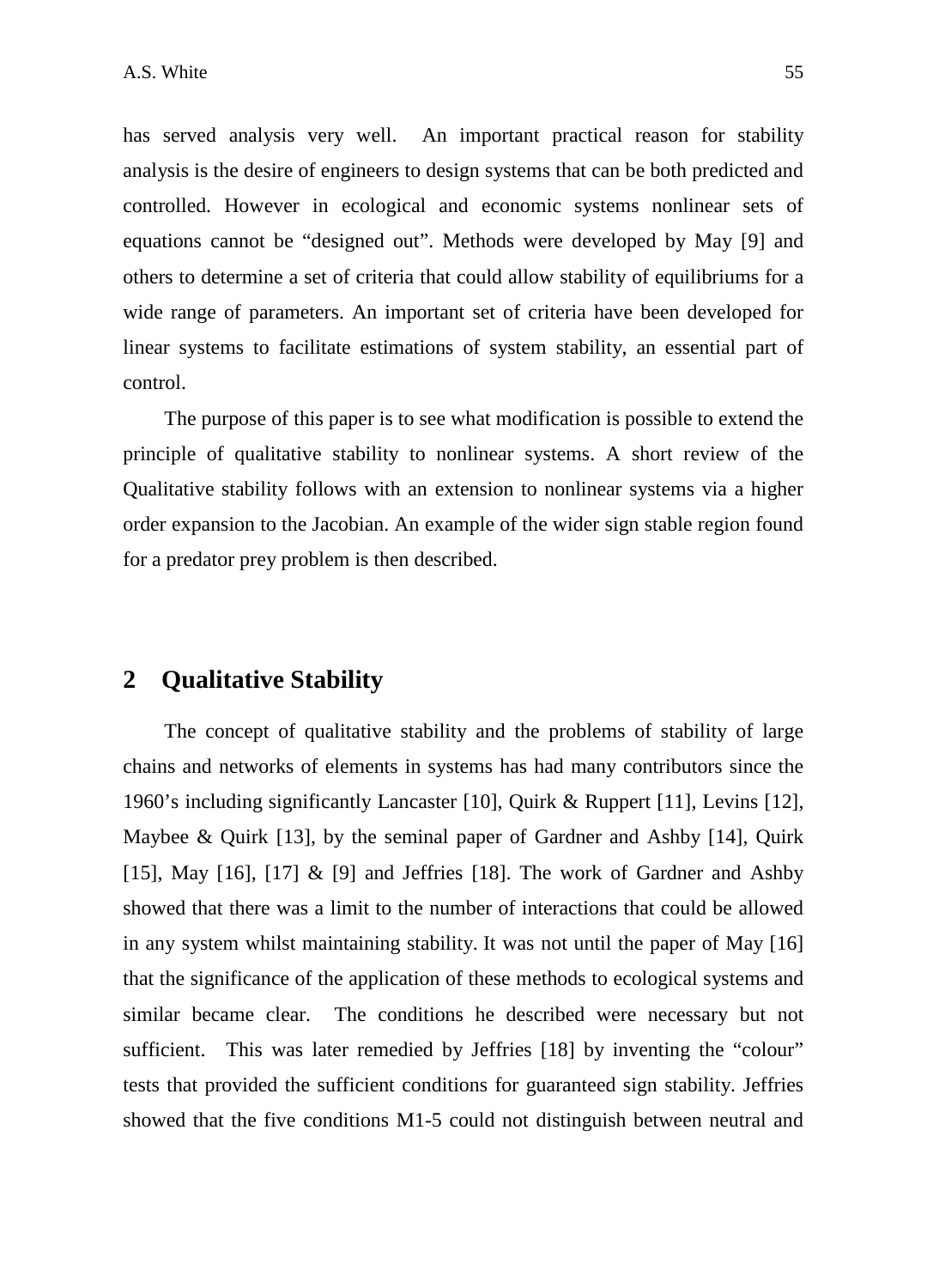asymptotic stability. This was achieved with the colour test.

These authors were concerned with both ecological and economic systems where precise observations were lacking or almost impossible to obtain. The suggestion presented here is that for ecosystems the population of species  $i$  is affected, increased, unaffected or decreased by species *j*. In this case the conventional approach of examining the system matrix eigenvalues becomes impracticable. May [16] and Jeffries [18], developed with others the concept of qualitative stability. In this approach the stability of the system matrix is determined from the sign characteristics of the elements. The first order set of differential equations is represented by equation 1.

$$
\dot{\mathbf{x}}(t) = \mathbf{A}\mathbf{x}(t) \tag{1}
$$

Matrix **A** is said to be *Qualitatively Stable* if a matrix **B** of the same sign pattern as **A**

 $(sgn (b_{ii}) = sgn (a_{ii}) \ \forall i, j$  is Hurwitz stable for any magnitude of  $b_{i,j}$ .

Thus the concept of "qualitative" or "sign Stability" implies stability as obtained from Routh-Hurwitz conditions (D'Azzo & Houpis [19], Ogata [20]) with negative real parts to the eigenvalues.

Examples of a system where these factors can be represented qualitatively are:

|                                                                      |  | $\begin{bmatrix} - + + + + \end{bmatrix}$     |                                                                      | $\begin{bmatrix} - & + & + & + \end{bmatrix}$ |  |  |
|----------------------------------------------------------------------|--|-----------------------------------------------|----------------------------------------------------------------------|-----------------------------------------------|--|--|
| $A_1 = \begin{vmatrix} - & - & 0 & 0 \\ - & 0 & - & 0 \end{vmatrix}$ |  |                                               | $A_2 = \begin{vmatrix} - & - & + & + \\ - & - & - & + \end{vmatrix}$ |                                               |  |  |
|                                                                      |  |                                               |                                                                      |                                               |  |  |
|                                                                      |  | $\begin{vmatrix} - & 0 & 0 & - \end{vmatrix}$ |                                                                      | $[- - - -]$                                   |  |  |

Elements of the matrices are represented by positive, negative signs or zeros. These conditions were couched in terms appropriate for ecological systems and it wasn't until Yedavalli [21] put these conditions into a form that scientists and engineers could readily use.

The following restated from Deverakonda [22], constitute the requirements for qualitative or "sign" stability for a system of state equations: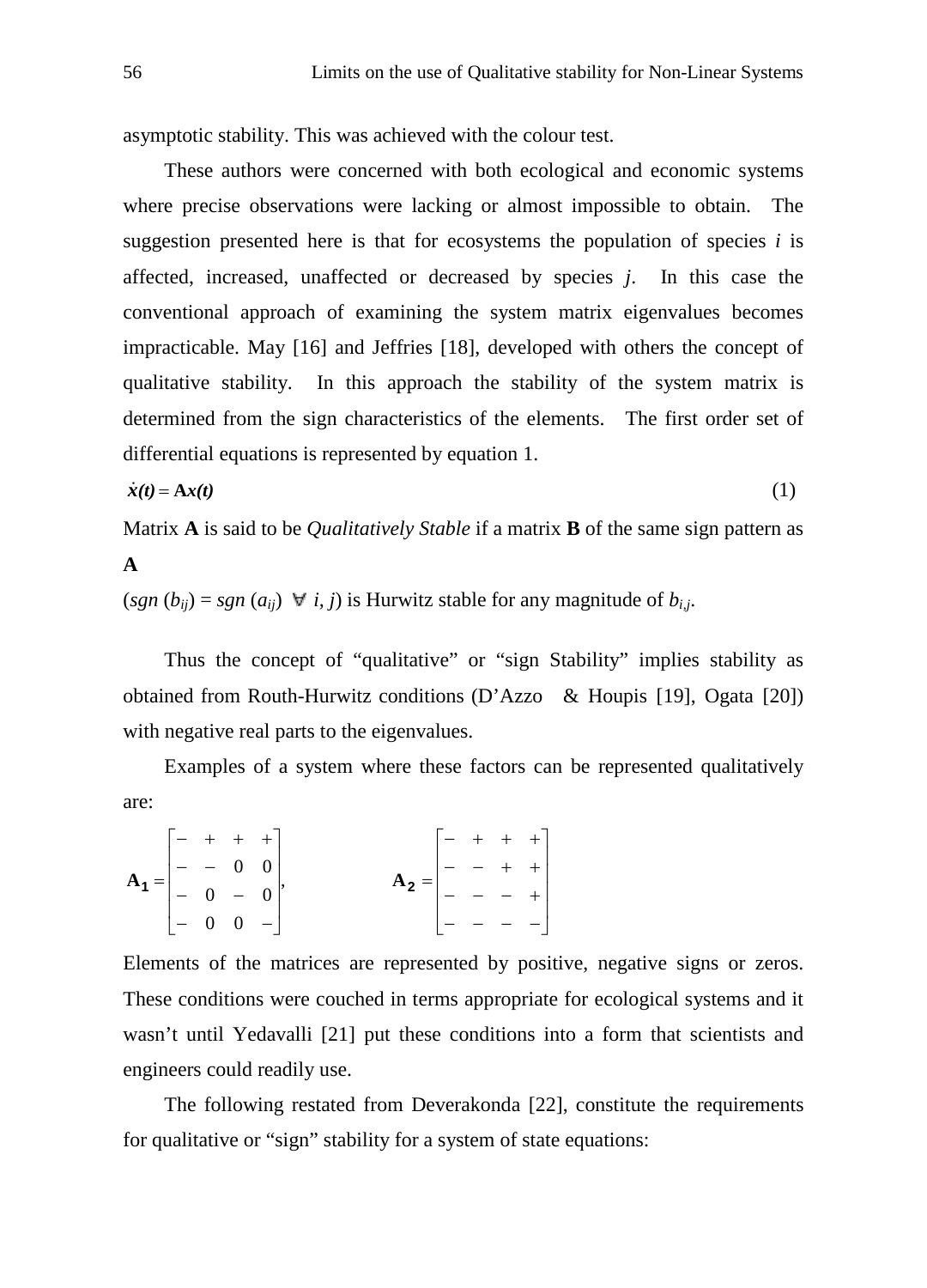$M1. a_{ii} \leq 0$  for all i  $M2. a_{ii} < 0$  for at least one i  $M3. a_{ij}a_{ij} \leq 0$  for all  $i \neq j$  $M4. a_{ij}a_{ik} \dots a_{ar}a_{ri}$  $= 0$  for any sequence of three or more distinct indices i, j, k, ... q, r  $M5. det(A) \neq 0$ M6. The Matrix must Fail the colour test

The colour test is described by Yedavalli [21] as:

"ct1. Each  $(i, i)$  element that is negative is a *black* node denoted  $a_{bi, bi}$ .

ct2. Each  $(i, i)$  element that is zero is a *white* node and denoted  $a_{w_i w_i}$ . To pass this condition there must be at least one white node. No zero diagonal elements means the colour test is failed.

ct3. Form all the products  $a_{w_i,w_i} a_{w_i,w_i}$ . Passing this condition implies that there is at least one of these products that is negative. If there is only one white node in which case there is no indicated possible product implies that this condition is failed.

ct4. Form all the products  $a_{b_i,w_i} a_{w_i,b_j}$ . passing this condition implies that if, for each fixed *bj* black node, the product  $a_{b,i,wi} a_{wi,bj}$  is negative, then another product  $a_{b,i,wk}$  $a_{wk,bi}$  is also negative for some  $wk \neq wi$ . If there is only one product possible, then passing this condition implies that this product is negative. If the products formed under this condition are *all* zero or *all* negative, it implies passing this condition." In the case of the two systems above, matrix 1 is qualitatively stable and matrix 2 is not. Yedavalli [21] has applied these concepts to the design of robust spacecraft control systems.

Ecological and linear control systems are often interpreted in terms of signed digraphs as in Figure 1. This system can be shown to be qualitatively stable. To illustrate the methodology conditions M1-6 will be applied to system 1 in Figure 1.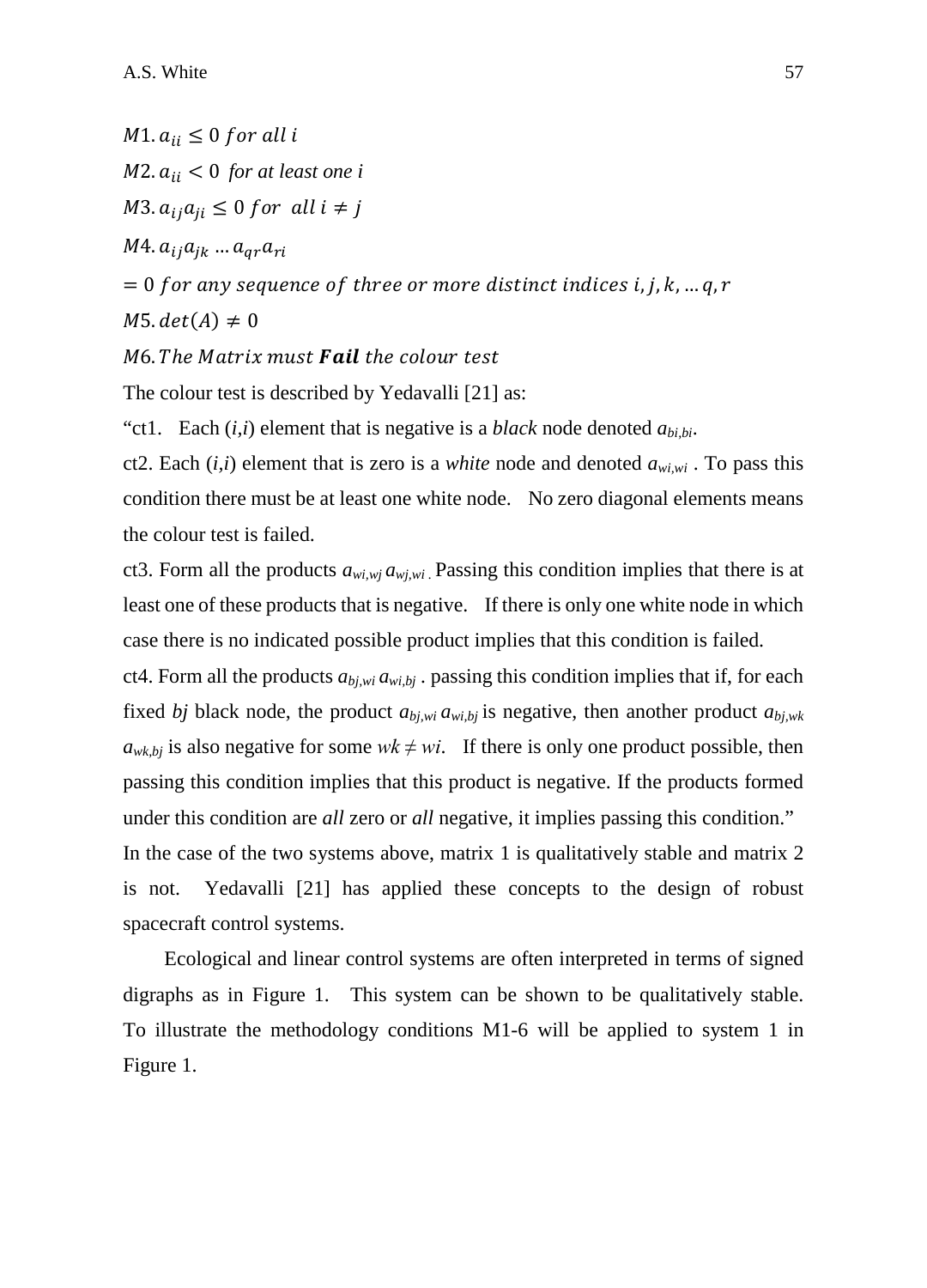

Figure 1: Digraph of System 1

The sign matrix **Q** for this system is:

$$
\mathbf{Q} = sign \mathbf{J} = \begin{bmatrix} 0 & + & + \\ - & 0 & 0 \\ - & 0 & - \end{bmatrix} \tag{2}
$$

*For ecological systems:*

*M*1. This corresponds to there being no positive loops on any state (species), i.e. no positive feedback.

*M*2. At least one negative loop for some state (species) in the graph.

*M*3. No pair of like arrows connecting a pair of states (species)

*M*4. No cycles connecting three or more states.

*M*5. No node devoid of inputs.

This matrix example satisfies all these 5 conditions.

The matrix, in equ. 2, *fails* ct4 and therefore the system it represents is qualitatively stable.

Recent developments by Allesina and Pascual [23] and Pawar [24] building on the work of Fox [25] have examined the nearness to sign stability in concepts labelled quasi sign stability by determining the sign of the dominant eigenvalues and the interaction strengths.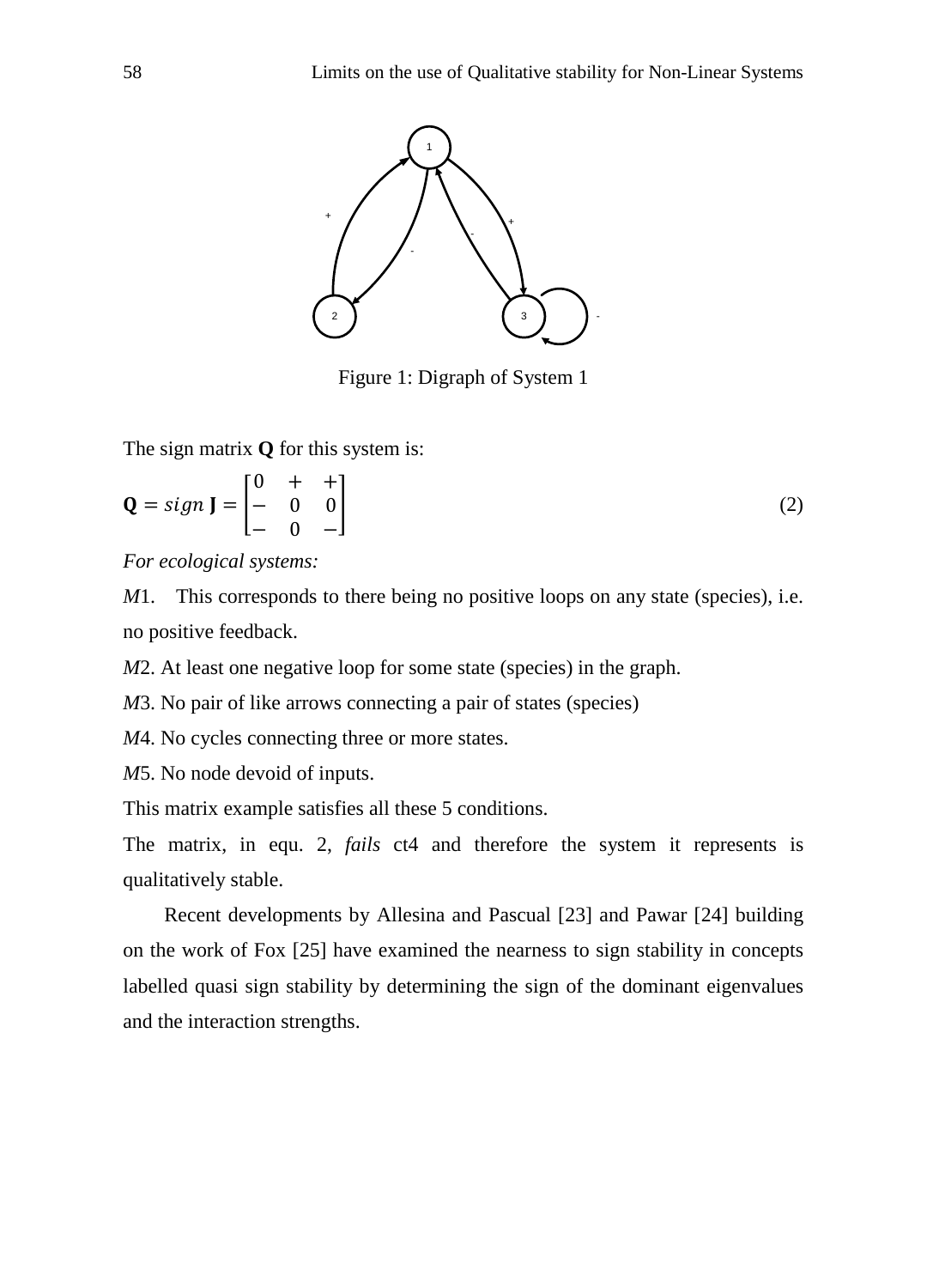## **2.1. Nonlinear Eigenvalue analysis**

Saleh and Davidsen [26] have extended the use of eigenvalue analysis to nonlinear models. They used a higher order Taylor expansion to allow a better approximation to be achieved as follows:

$$
\mathbf{x}(r) = \mathbf{x}_0(r) + \text{grad}_r^T(\mathbf{x} - \mathbf{x}_0) + 0.5(\mathbf{x} - \mathbf{x}_0)^T \mathbf{H}_r(\mathbf{x} - \mathbf{x}_0)
$$
(3)

Where *r is the state or active node, r=1 to n.*

Hence

$$
\mathbf{y}(r) = \text{grad}_r^T \mathbf{y} + 0.5 \mathbf{y}^T \mathbf{H}_r \mathbf{y} \tag{4}
$$

$$
\dot{\mathbf{y}} = \mathbf{J}^* \mathbf{y} \tag{5}
$$

$$
J^*(r, :) = grad_r^T + y^T H_r
$$
\n(6)

$$
\mathbf{y} = (\sum_{1}^{n} \mathbf{v}_r e^{\lambda_i} \mathbf{w}_r^T \mathbf{x}(0))
$$
\n<sup>(7)</sup>

**H***<sup>r</sup>* is a Hessian Matrix.

A Hessian Matrix is given by:

$$
\mathbf{H}_{r} = \begin{bmatrix} \frac{\partial^{2} f_{r}}{\partial x_{1}^{2}} & \frac{\partial^{2} f_{r}}{\partial x_{1} \partial x_{2}} & \cdots & \frac{\partial^{2} f_{r}}{\partial x_{1} \partial x_{n}} \\ \frac{\partial^{2} f_{r}}{\partial x_{2} \partial x_{1}} & \frac{\partial^{2} f_{r}}{\partial x_{2}^{2}} & \cdots & \frac{\partial^{2} f_{r}}{\partial x_{2} \partial x_{n}} \\ \vdots & \vdots & \ddots & \vdots \\ \frac{\partial^{2} f_{r}}{\partial x_{n} \partial x_{1}} & \frac{\partial^{2} f_{r}}{\partial x_{n} \partial x_{2}} & \cdots & \frac{\partial^{2} f_{r}}{\partial x_{n}^{2}} \end{bmatrix}
$$
(8)

The eigenvalues *λ* of the nonlinear system are solutions of:

$$
|\mathbf{J}^* - \lambda \mathbf{I}| = 0 \tag{9}
$$

#### **2.1.1 Application to Qualitative Stability**

We can now create the total modified Jacobian **J***\** in order to examine what changes are made to the stability criteria for sign stability.

$$
\mathbf{J}^* = \begin{bmatrix} \mathbf{J_e}(1, \cdot) + 0.5\mathbf{y}^T \mathbf{H_1} \\ \mathbf{J_e}(2, \cdot) + 0.5\mathbf{y}^T \mathbf{H_2} \\ \vdots \\ \mathbf{J_e}(n, \cdot) + 0.5\mathbf{y}^T \mathbf{H_n} \end{bmatrix}
$$
(10)

$$
\mathbf{y}^T = \begin{bmatrix} y_1, & \cdots, & y_r, & \cdots, & y_n \end{bmatrix} \tag{11}
$$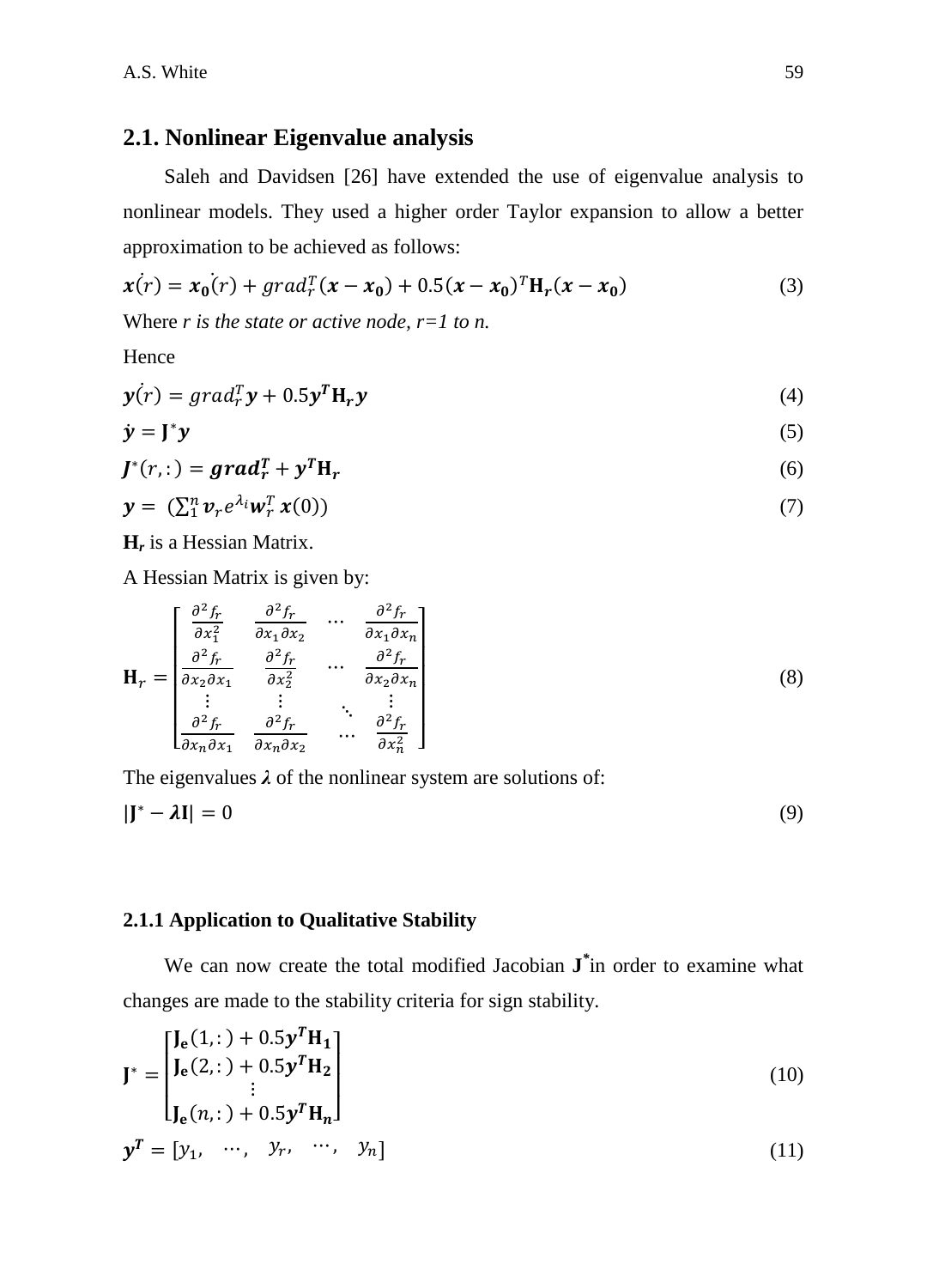$$
\mathbf{J}^* = \begin{bmatrix} a_{11} + \sum_{k=1}^n y_k h_1(k,1) & \cdots & a_{1r} + \sum_{k=1}^n y_k h_1(k,r) & \cdots & a_{1n} + \sum_{k=1}^n y_k h_1(k,n) \\ \vdots & \ddots & a_{kr} + \sum_{k=1}^n y_k h_r(k,r) & \ddots & \vdots \\ a_{n1} + \sum_{k=1}^n y_k h_n(k,1) & \cdots & a_{nr} + \sum_{k=1}^n y_k h_n(k,r) & \cdots & a_{nn} + \sum_{k=1}^n y_k h_n(k,n) \end{bmatrix} (12)
$$

For qualitative stability to be maintained then **J***\** must continue to satisfy conditions M1 to M6. The terms  $a_{kr}$  in M1 to M6 are replaced by  $a_{kr}^*$ . since the elements  $a_{kr}^*$  now contain terms in  $y_r$  it is more difficult to guarantee compliance. However if  $h_r(k,r)=0$   $\forall r$  then the original conformation to the conditions M1 to M6 would be preserved.

In general, terms such as  $sin x$ ,  $x^3$ ,  $x_1x_2^3$  can yield zero Hessian components if the equilibrium point is the origin. However terms such as *cos x* will not give this result. Even if sign stability is not achievable, it is still possible that the eigenvalues of **J***\** satisfy the Hurwitz conditions for stability numerically.

A further possibility is to use the terms in equation 12 to give a range for which the qualitative stability criterion applies in the nonlinear case, as shown in the following example. In this case we can consider the condition where the addition of the nonlinear terms does not change the sign condition of each element of the modified Jacobian

It may be possible in some systems to use the robust controller techniques proposed by Yedavalli [21] to create a feedback controller (biological or otherwise) to feedback nonlinear terms to cancel the Hessian components.

# **3 Case study**

A predator-prey example is taken from Edelstein-Keshet [27], where the predator is  $x_1$  and  $x_2$ ,  $x_3$  are the prey. In this example the predator dies out in absence of prey and the first prey  $x_2$  grows at an exponential rate in the absence of a predator. The second prey  $x_3$  grows logistically in the absence of its predator. This problem has a set of nonlinear equations given by: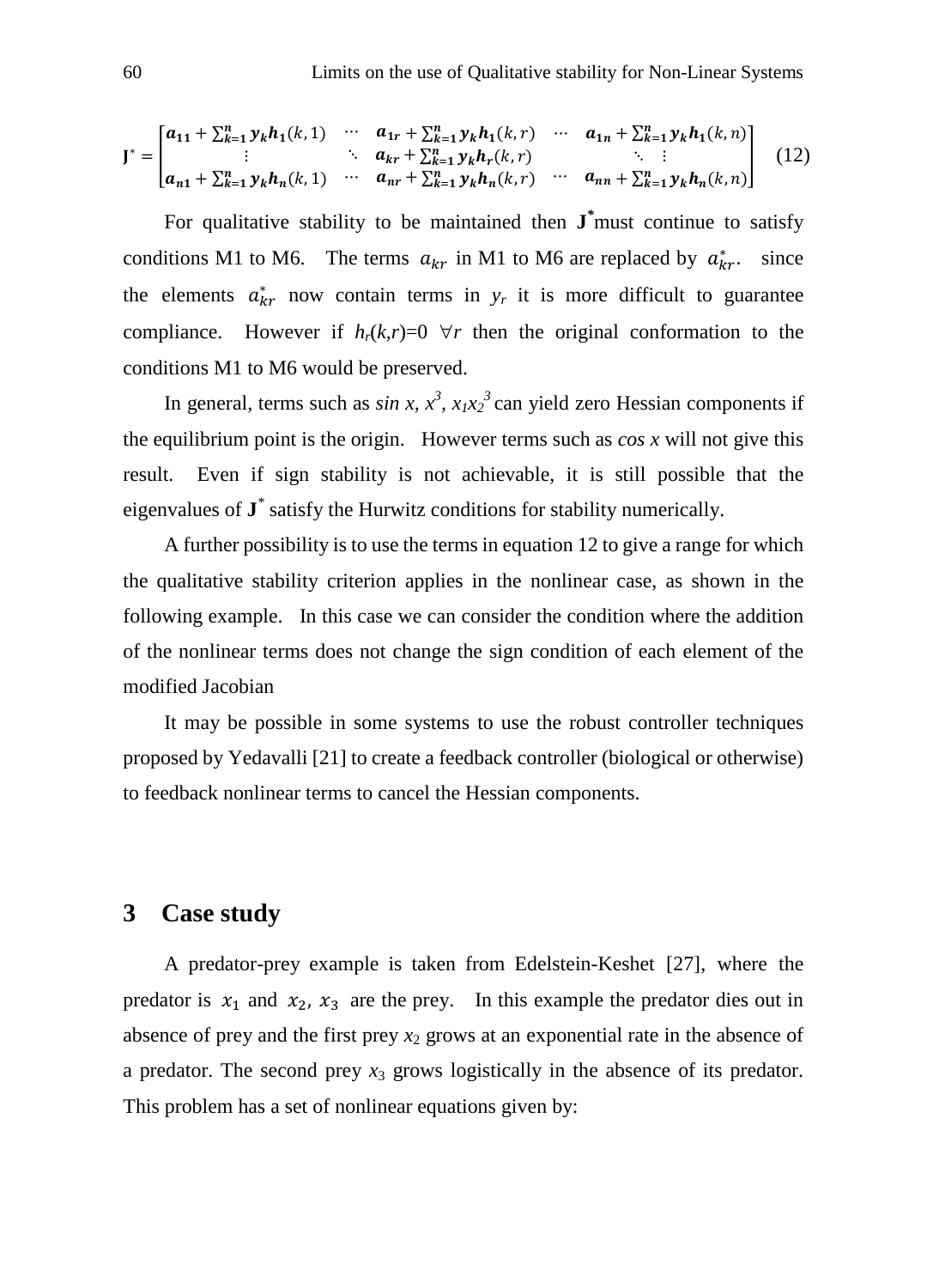$$
\dot{x} = \begin{bmatrix} ax_1x_3 + bx_1x_2 - cx_1 \\ dx_2 - ex_1x_2 \\ fx_3(h - x_3) - gx_1x_3 \end{bmatrix}
$$
\n(13)

A non-zero equilibrium condition exists where:

$$
\bar{x}_1 = \frac{d}{e}, \bar{x}_2 = c - a\bar{x}_3, \bar{x}_3 = h - \frac{g}{f}\bar{x}_1
$$
\n(14)

This leads to the Jacobian at the equilibrium point:

$$
\mathbf{J} = \begin{bmatrix} 0 & b\bar{x}_1 & a\bar{x}_1 \\ -e\bar{x}_2 & 0 & 0 \\ -g\bar{x}_3 & 0 & -f\bar{x}_3 \end{bmatrix}
$$
 (15)

If the sign matrix is written it can be seen to be the same as equation 2. Hence the system is qualitatively stable around the equilibrium position.

The nonlinear Jacobian can also be obtained:

$$
\mathbf{J}^* = \begin{bmatrix} \frac{b}{2} (x_2 - \bar{x}_2) + \frac{a}{2} (x_1 - \bar{x}_1) & \frac{b}{2} (\bar{x}_1 + x_1) & \frac{a}{2} (\bar{x}_1 + x_1) \\ -\frac{e}{2} (\bar{x}_2 + x_2) & \frac{e}{2} (\bar{x}_1 - x_1) & 0 \\ -\frac{g}{2} (\bar{x}_3 + x_3) & 0 & -f x_3 - \frac{g}{2} (x_1 - \bar{x}_1) \end{bmatrix}
$$
(16)

It can be seen that this reduces back to equation 15 at the equilibrium point.

If we apply conditions M1-M6, to the matrix in equ. 16, then we can see that  $a_{11}$ fails to satisfy M1 as  $x_1 \& x_2$  would both have to be less than the equilibrium values, which cannot be true for all the range of values. The system, for states not close to the equilibrium, is not qualitatively stable.

An example of data relevant to this case was found in the paper by Fay and Greeff [28] relating to the population of Lions, Wildebeest and Zebra in the Kruger National park. Although they did not use the precisely same model, this model has similar features.

The data for the model is:

*a*=0.125, *b*=0.125, *c*=1.5, *d*=0.4005, *e*=0.81, *f*=0.0283, *g*=0.02, *h*=12, per thousand animals. The equilibrium conditions are:  $\bar{x}_1 = 0.5, \bar{x}_2 = 0.0441, \bar{x}_3 = 11.65$ 

A simulation using MATLAB is shown here for initial conditions ic#1 and ic#2. For ic#1 the initial conditions were far from the equilibrium values whereas for ic#2 they were much closer.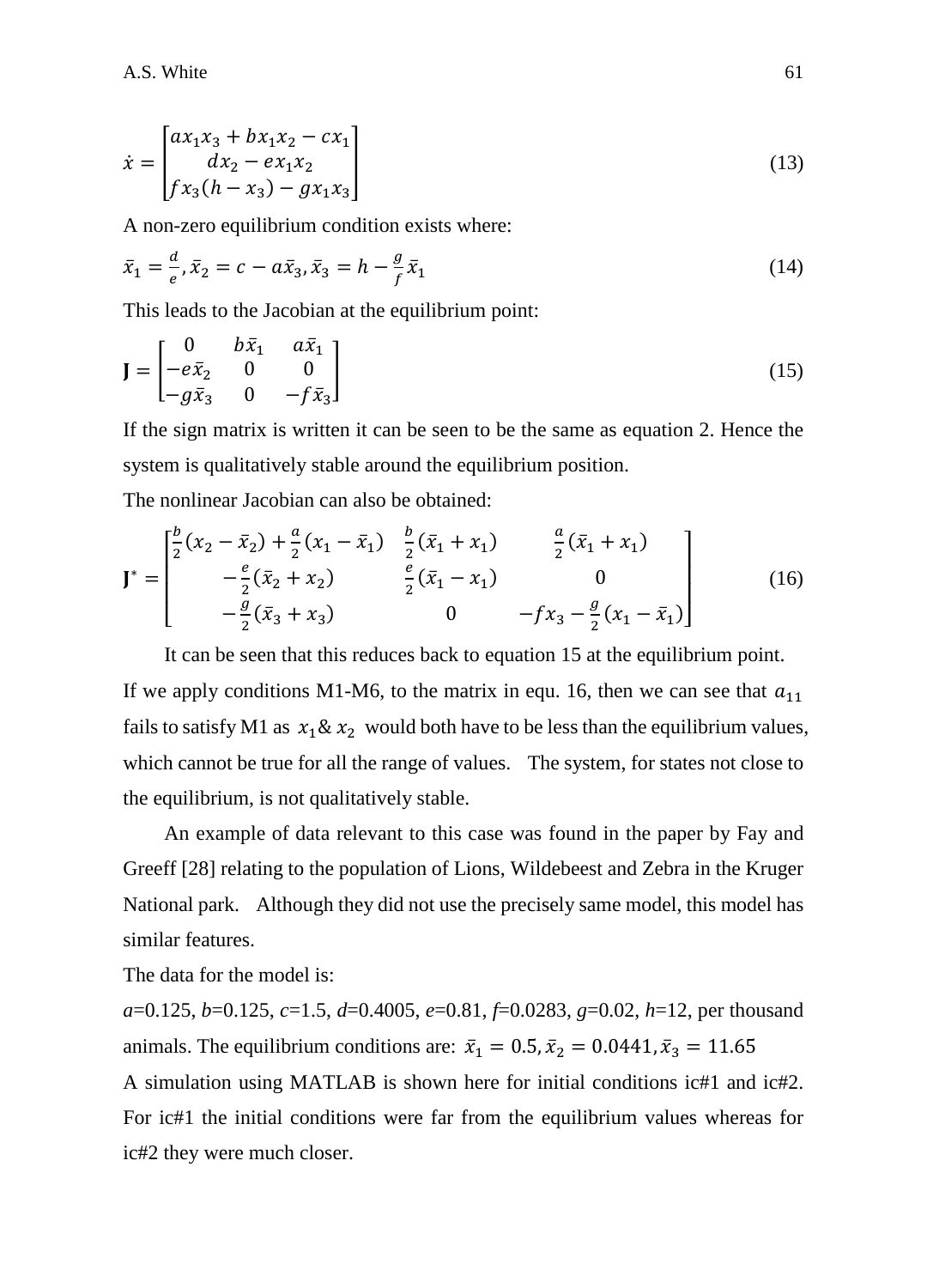The computed results for ic#1=  $(0.5, 10.6, 10.6)$  are shown in Figures 2 & 3. The number of lions rises to a peak and then stabilises. One species of prey falls steadily while the other recovers. Figure 3 illustrates that the real part of the nonlinear eigenvalue does not stay stable although they are stable for a region close to the equilibrium values. In Figures 2 & 3 at the equilibrium sig1 has a value of  $+0.02$ indicating a slight divergence. The other two eigenvalues indicate subsidence responses. The eigenvalue behaviour in nonlinear systems varies with time and the modes change drastically over time, some merging and then diverging again.

These results indicate that this system, which is qualitatively stable analytically at the equilibrium point, does *not* have stable eigenvalues outside the equilibrium unless the initial condition is close to that equilibrium.



Figure 2: Plot of real components of eigenvalues for ic#1

Figure 4 evaluated for ic#2=  $(0.3, 1, 11.6)$  shows that for a large proportion of the time one of the roots is real, especially close to the equilibrium. The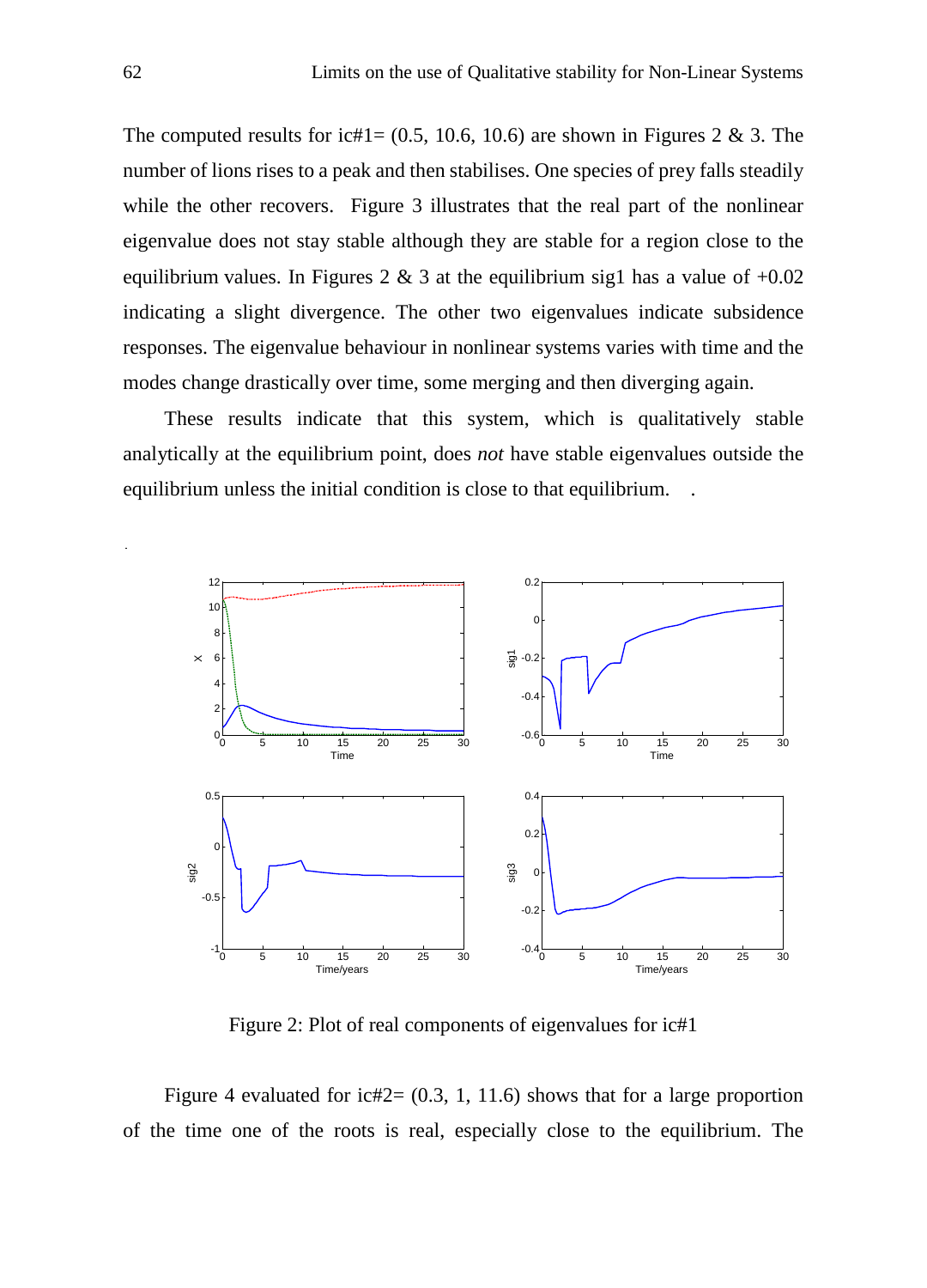imaginary components of roots  $1 \& 3$  are initially complex conjugates about this pattern changes at around 20 years and roots  $2 \& 3$  then become the complex conjugates. The system is also unstable close to the initial conditions and later before 50 years have elapsed. However in Figures 4  $\&$  5 the oscillations die down and the behaviour is stable after 50 years. The nearer we start the computation to the equilibrium values the more linear the behaviour looks and the better approximation the qualitative stability analysis is to the whole system. But when the system starts far from the equilibrium values then the eigenvalues diverge from our linearised system at any time in the period chosen.

We can use the expression for the nonlinear Jacobian to examine what happens if we try to keep the sign conditions of the linear Jacobian the same in the nonlinear case.



Figure 3: Plot of imaginary components of eigenvalues

Can we find a region where the system is still qualitatively stable? Examining the Jacobian term by term we obtain: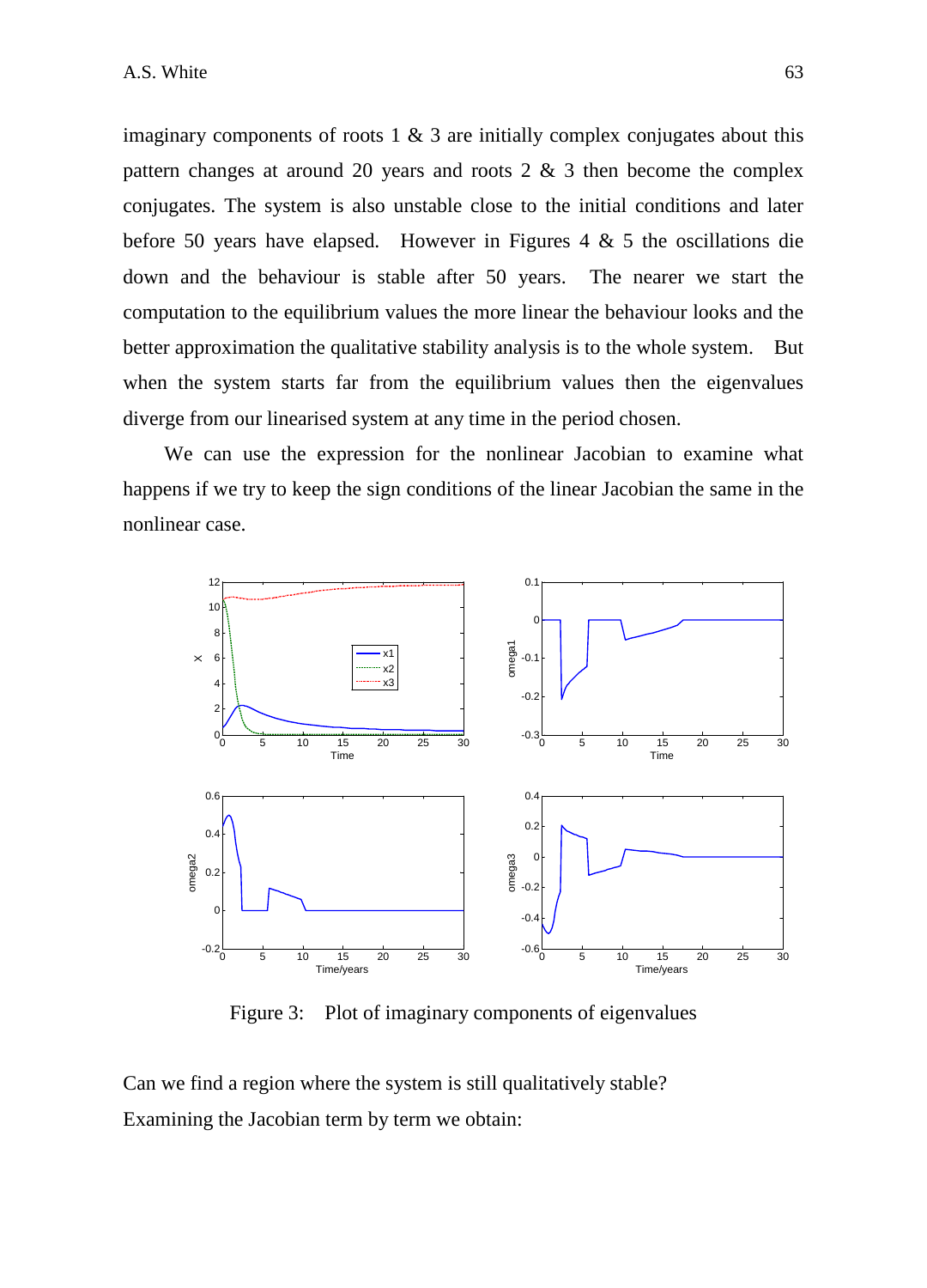$$
a_{11}^* = 0 \xrightarrow{yields} bx_2 + ax_1 = b\bar{x}_2 + a\bar{x}_1 \tag{17}
$$

$$
a_{12}^* > 0 \xrightarrow{yields} (\bar{x}_1 + x_1) > 0 \tag{18}
$$

$$
a_{13}^* > 0 \xrightarrow{\text{yields}} \bar{x}_1 + x_1 > 0 \tag{19}
$$

$$
a_{21}^* < 0 \xrightarrow{yields} \bar{x}_2 + x_2 > 0 \tag{20}
$$

$$
a_{22}^* = 0 \xrightarrow{\text{yields}} \bar{x}_1 = x_1 \tag{21}
$$

$$
a_{31}^* < 0 \xrightarrow{\text{yields}} \bar{x}_3 + x_3 > 0 \tag{22}
$$

$$
a_{33}^* < 0 \xrightarrow{yields} fx_3 + \frac{g}{2}(x_1 - \bar{x}_1) > 0
$$
 (23)

From equation (21) we obtain  $x_1 = \bar{x}_1$ 

This leads to  $x_2 = \bar{x}_2$  from equation (17) and from equation (23) we have: $x_3 > 0$ .



Figure 4: Real values of eigenvalues for ic#2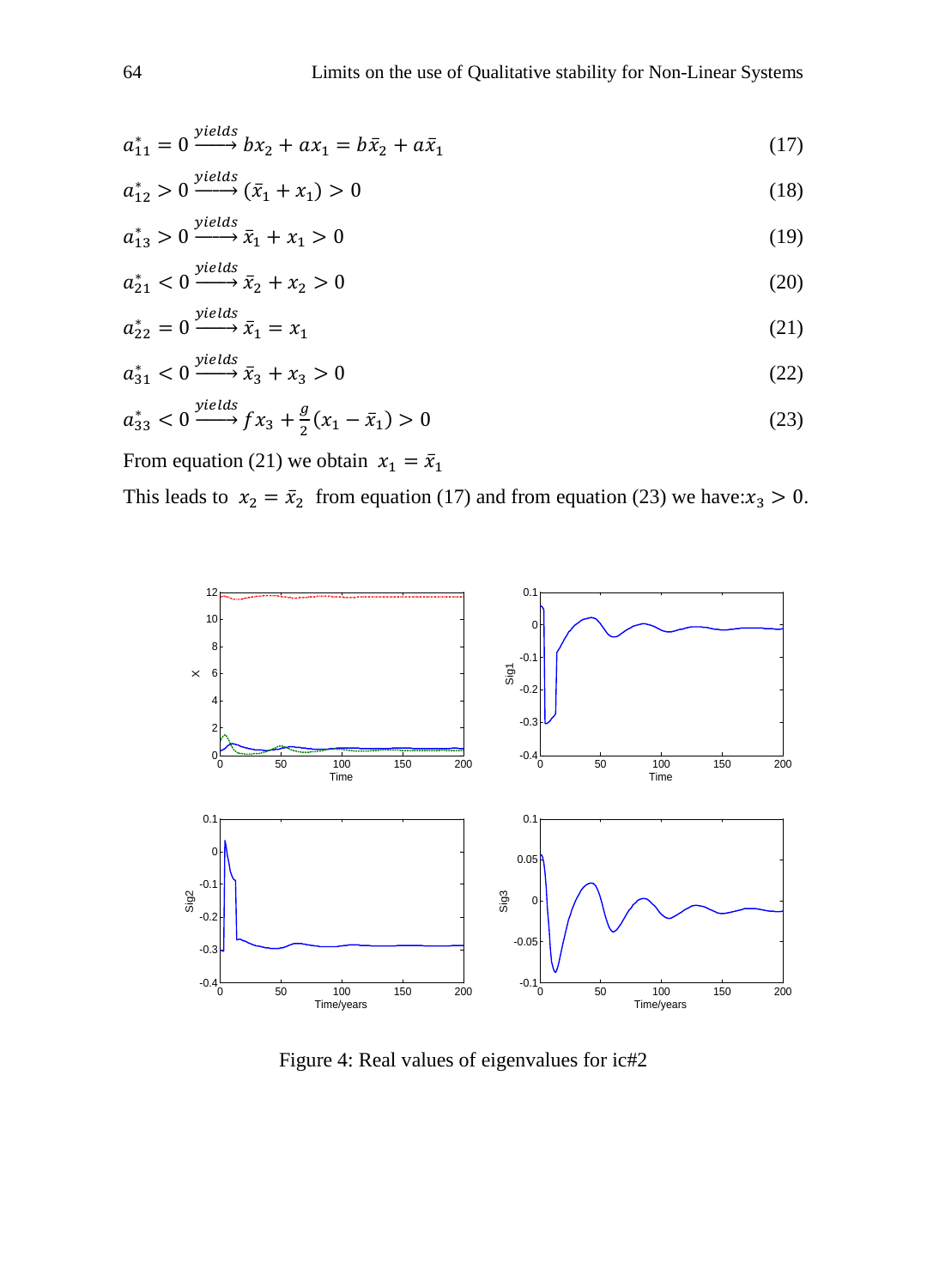

Figure 5: Imaginary values of eigenvalues for ic#2

This means that the nonlinear system has a region where it is sign stable at values of  $x_1 = \overline{x}_1$  and  $x_2 = \overline{x}_2$  for a large range of  $x_3$ , subject to satisfying equation (3).

This is illustrated by the data in Table 1 for the eigenvalues of the nonlinear system.

Here it can be seen that the eigenvalues are stable for a range of parameter values at up to 5 times the equilibrium value of  $x_3$ . Thus for fixed equilibrium of predator  $+$  prey 1 the condition of sign stability applies for a wide range of numbers of prey 2. To improve modelling we need only to concentrate on evaluating the equilibrium values of the predator and prey1.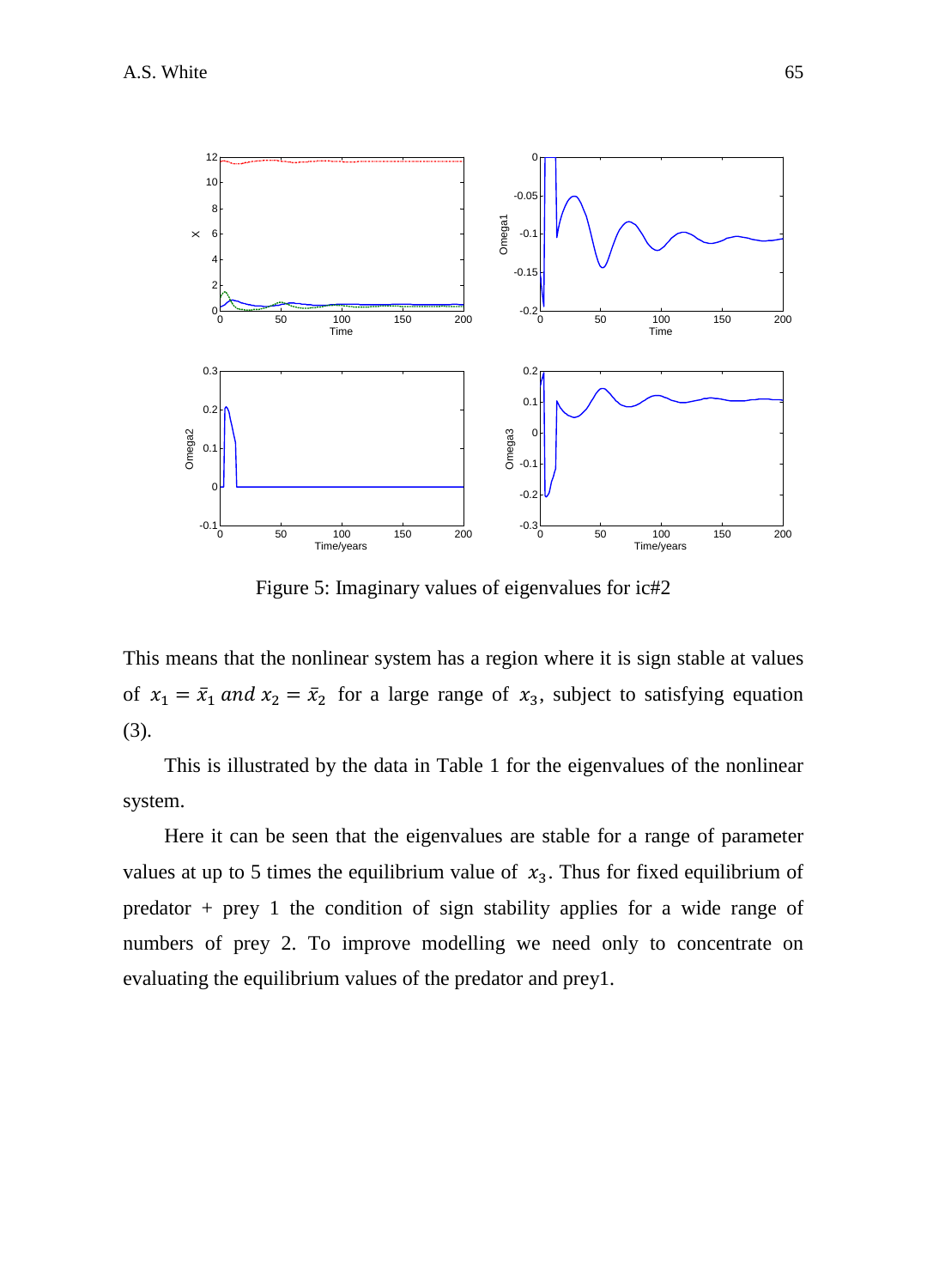|                | X <sub>3</sub> | 50                     | $2*Nominal$            | <i>Nominal</i> | $0.5*Nominal$          |
|----------------|----------------|------------------------|------------------------|----------------|------------------------|
|                |                | $\lambda$              | λ                      | λ              | λ                      |
| Parameters     |                |                        |                        |                |                        |
| 2*Nominal      |                | $-0.0567 \pm 0.0781$ i | $-1.174$               | $-0.0699$      | $-0.0342$              |
|                |                | $-2.7167$              | $-0.0742 + 0.0675$ i   | $-0.3463$      | $-0.1478 \pm 0.2537$ i |
|                |                |                        |                        | $-0.2432$      |                        |
| <b>Nominal</b> |                | $-0.0283+0.039i$       | $-0.0371 \pm 0.0338i$  | $-0.035$       | $-0.0171$              |
|                |                | $-1.3583$              | $-0.5852$              | $-0.1731$      | $-0.739+0.1269$ i      |
|                |                |                        |                        | $-0.1216$      |                        |
| $0.5*Nominal$  |                | $-0.0142 + 0.0195$ i   | $-0.0185 \pm 0.0169$ i | $-0.0175$      | $-0.0085$              |
|                |                | $-0.6792$              | $-0.2926$              | $-0.0866$      | $-0.0369 \pm 0.0634i$  |
|                |                |                        |                        | $-0.0608$      |                        |
|                |                |                        |                        |                |                        |

Table 1: Eigenvalues vs State and Parameter values

# **4 Conclusion**

This paper outlines the arguments for qualitative stability, listing the conditions to be satisfied. An analysis using nonlinear time varying eigenvalues has been made to determine the possibility of retaining qualitative stability for nonlinear equations sets. The results presented here indicate that it is possible to have qualitative stability over a larger range of state values than just close to the equilibrium but it is only likely to apply globally to some nonlinear systems, in particular:

- a) Those with equilibrium at the origin of the coordinate system and/or
- b) Where the Hessian Matrix elements have zero values.

A third possibility is that:

c) It is possible to determine a region where sign stability is preserved in the nonlinear system

A case study of a nonlinear predator+2 prey set of equations shows that although the system is sign stable at the equilibrium point the nonlinear equation, for the initial conditions chosen, has an unstable eigenvalue outside that point but has a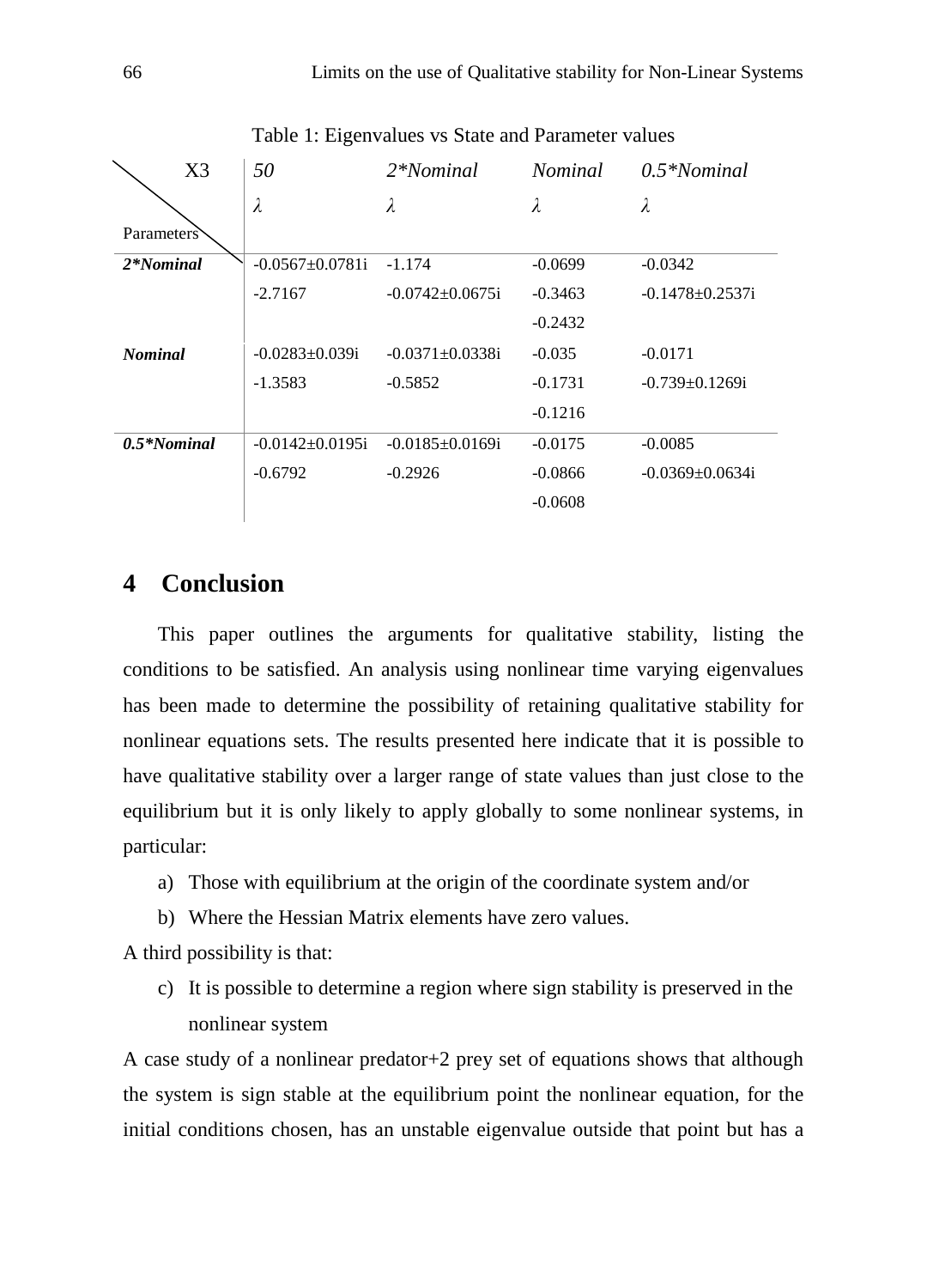significant region where it is sign stable for a range of values of the second prey numbers illustrating point c above. This would have significance for the design of robust control systems.

# **5 Symbols**

| $\mathbf A$       | state matrix                                |  |  |
|-------------------|---------------------------------------------|--|--|
| $\boldsymbol{a}$  | Constant                                    |  |  |
| $a_{kr}^*$        | Elements of nonlinear Jacobian              |  |  |
| $a_{kr}$          | Element of linear jacobian                  |  |  |
| B                 | sample matrix                               |  |  |
| $\boldsymbol{b}$  | Constant                                    |  |  |
| $\mathcal{C}_{0}$ | Constant                                    |  |  |
| $\overline{d}$    | Constant                                    |  |  |
| $\ell$            | Constant                                    |  |  |
| $f\,$             | Constant                                    |  |  |
| $\boldsymbol{g}$  | Constant                                    |  |  |
| $\boldsymbol{h}$  | Constant                                    |  |  |
| $H_i$             | Hessian matrix for state i                  |  |  |
| $h_r(k,r)$        | Hessian elements                            |  |  |
| i                 | Suffix, square root of -1                   |  |  |
| j                 | Suffix                                      |  |  |
| ${\bf J}$         | Jacobian                                    |  |  |
| $\textbf{J}^*$    | Nonlinear Jacobian                          |  |  |
| n                 | Constant                                    |  |  |
|                   | Omega k Imaginary component of eigenvalue k |  |  |
| Q                 | <b>Sign Matrix</b>                          |  |  |
|                   |                                             |  |  |

*r is the state or active node, r=1 to n.*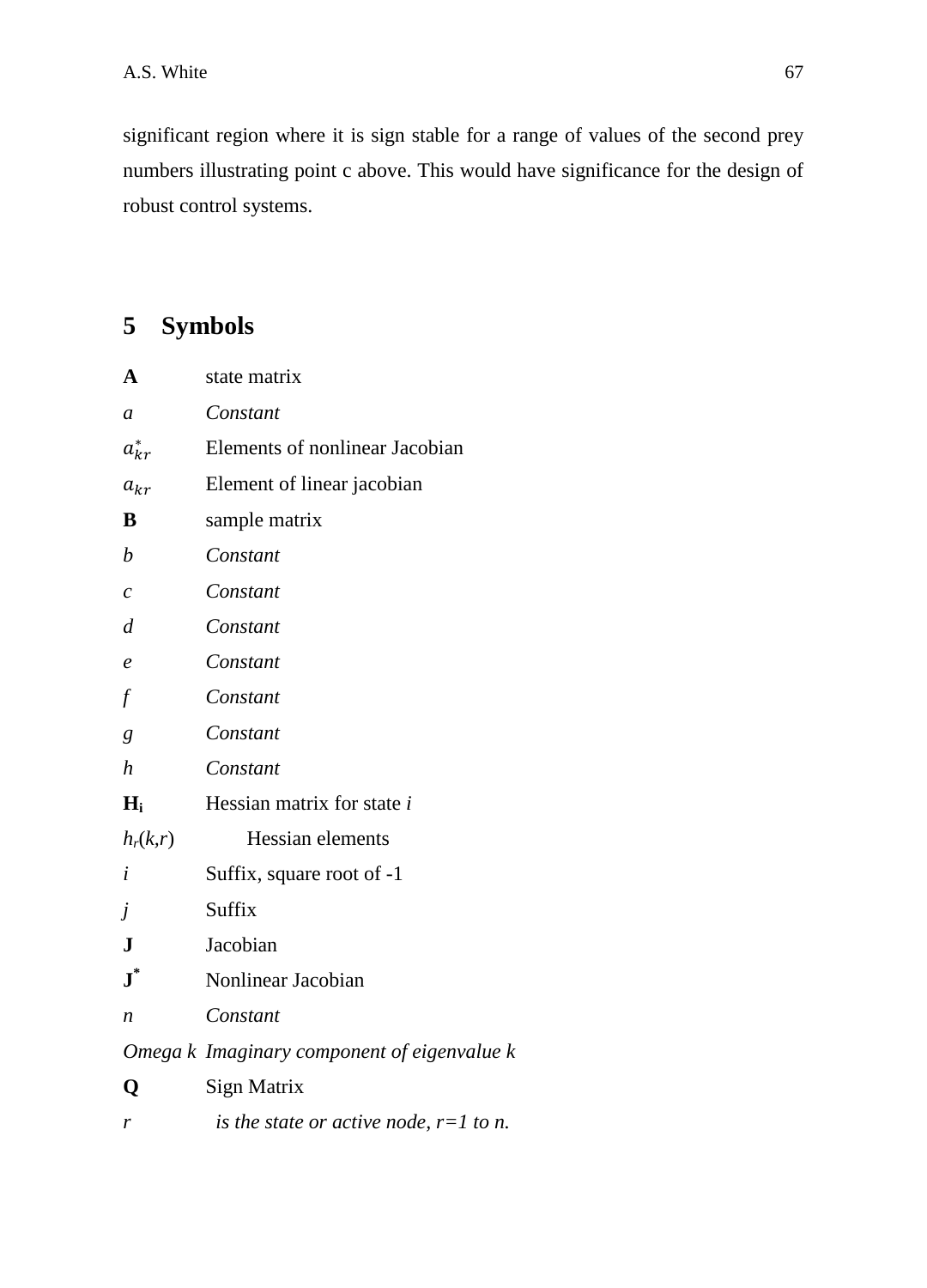| 68                 | Limits on the use of Qualitative stability for Non-Linear Systems |
|--------------------|-------------------------------------------------------------------|
| Sigk               | Real part of eigenvalue k                                         |
| $\boldsymbol{x}$   | System states                                                     |
| $x_1$              | Predator numbers                                                  |
| $x_2$              | Prey 1 numbers,                                                   |
| $x_3$              | Prey 2 numbers,                                                   |
| $x_0$              | Equilibrium values                                                |
| y                  | <b>State Vector</b>                                               |
| $\boldsymbol{\nu}$ | Right eigenvector                                                 |
| w                  | Left eigenvector                                                  |
| λ                  | eigenvalue                                                        |
|                    |                                                                   |

# **References**

- [1] J. Thompson, H. Stewart, *Nonlinear Dynamics and Chaos*, 2nd Ed., Chichester, Wiley, 2002.
- [2] T. Kapitaniak, *Chaos for Engineers*, Berlin, Springer, 1998.
- [3] S. Bennett, *History of Control Engineering 1800-1930*, London, IET, 1979.
- [4] E. J. Routh, *A treatise on the stability of a given state of motion*, London, Macmillan, 1877.
- [5] A. Hurwitz, Über die Bedingungen, unter welchen eine Gleichung nur Wurzen mit negativen reelen Teilen bestizt, *Mathematische Annalen*, **46**, (1895), 273-280.
- [6] A. Lyapounov, *Le probléme general de la stabilité du movement*, Ann. de la Faculté des Sci. de Toulouse, 9, translation of his 1892 dissertation, 1907.
- [7] H. Khalil, *Nonlinear Systems*, New York, Macmillan, 1992.
- [8] D. Šiljak, *Nonlinear Systems*, New York, John Wiley, 1969.
- [9] R May, Qualitative stability in Model Ecosystems, *Ecol.,* **54**(3), (1974), 638-641.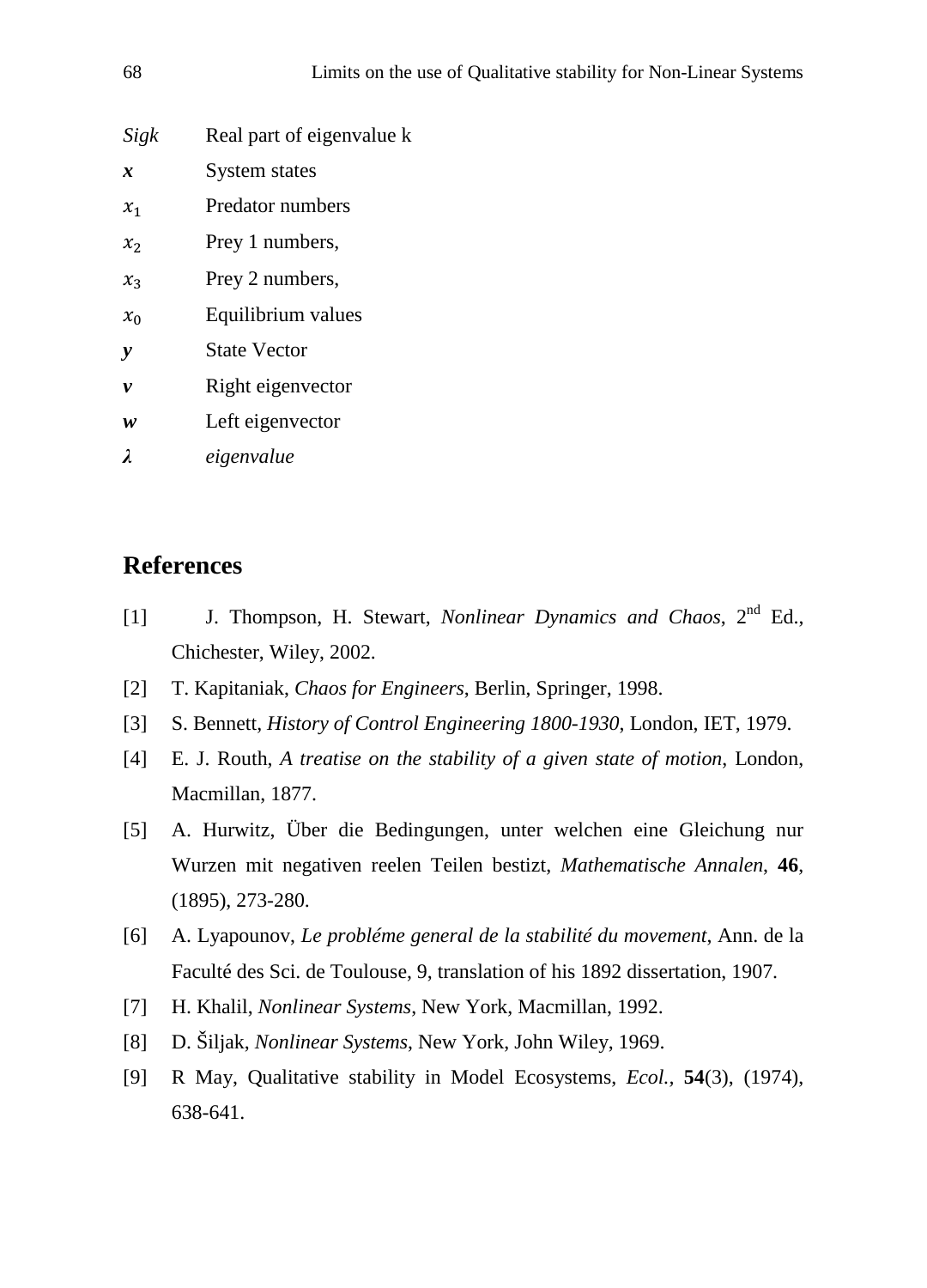- [10] K. Lancaster, Theory of qualitative linear systems, *Econometrics*, **33**(2), (1965), 395-408.
- [11] J. Quirk and R. Ruppert, Qualitative Economics and the stability of equilibrium, *Rev. Econ. Stud*., **3**, (1965), 311-326.
- [12] R Levins, *Evolution in changing environments*, Princeton N.J., Princeton University Press, 1968.
- [13] J. Maybee and J. Quirk, Qualitative Problems in Matrix Theory, *SIAM Rev*., **11**(1), (1969), 30-51.
- [14] M. Gardner and W. Ashby, Connectance of Large Dynamical (cybernetic) systems: critical values for stability, *Nature*, **228**, (1970), 784.
- [15] J. Quirk, Complementarity and Stability of Equilibrium, *Am. Econ. Rev*., **60**(3), (1970), 358-63.
- [16] R May, Stability in multi-species community models, *Math. Biosc.,* **12**, 91971), 57-79.
- [17] R. May, *Stability and Complexity in Model Ecosystems*, Princeton, N.J., Princeton University Press, 1973, 16-34.
- [18] C. Jeffries, Qualitative Stability and Digraphs in Model Ecosystems, *Ecol.,* **55**, (1974), 1415-1419.
- [19] J. D'Azzo and C. Houpis, *Linear Control System Analysis and Design Conventional and Modern,* 3rd Ed, New York, McGraw Hill, 1988.
- [20] K. Ogata, *Modern Control Engineering*, 2<sup>nd</sup> Ed, N.J., Prentice-Hall, 1990.
- [21] R.K. Yedavalli, Qualitative Stability Concept from Ecology and its Use in the Robust Control of Engineering Systems, *Proc. of the Am. Cont. Conf.*, Minneapolis, June (2006), 5097-5102.
- [22] N. Deverakonda, *Eco-inspired robust control design for linear dynamic systems with applications*, PhD Thesis, Ohio State University, Graduate school, 2011.
- [23] S. Allesina and M. Pascual, Network structure, predator–prey modules, and stability in large food webs, *Theoret. Ecology*, **1**(1), (2008), 55-64.